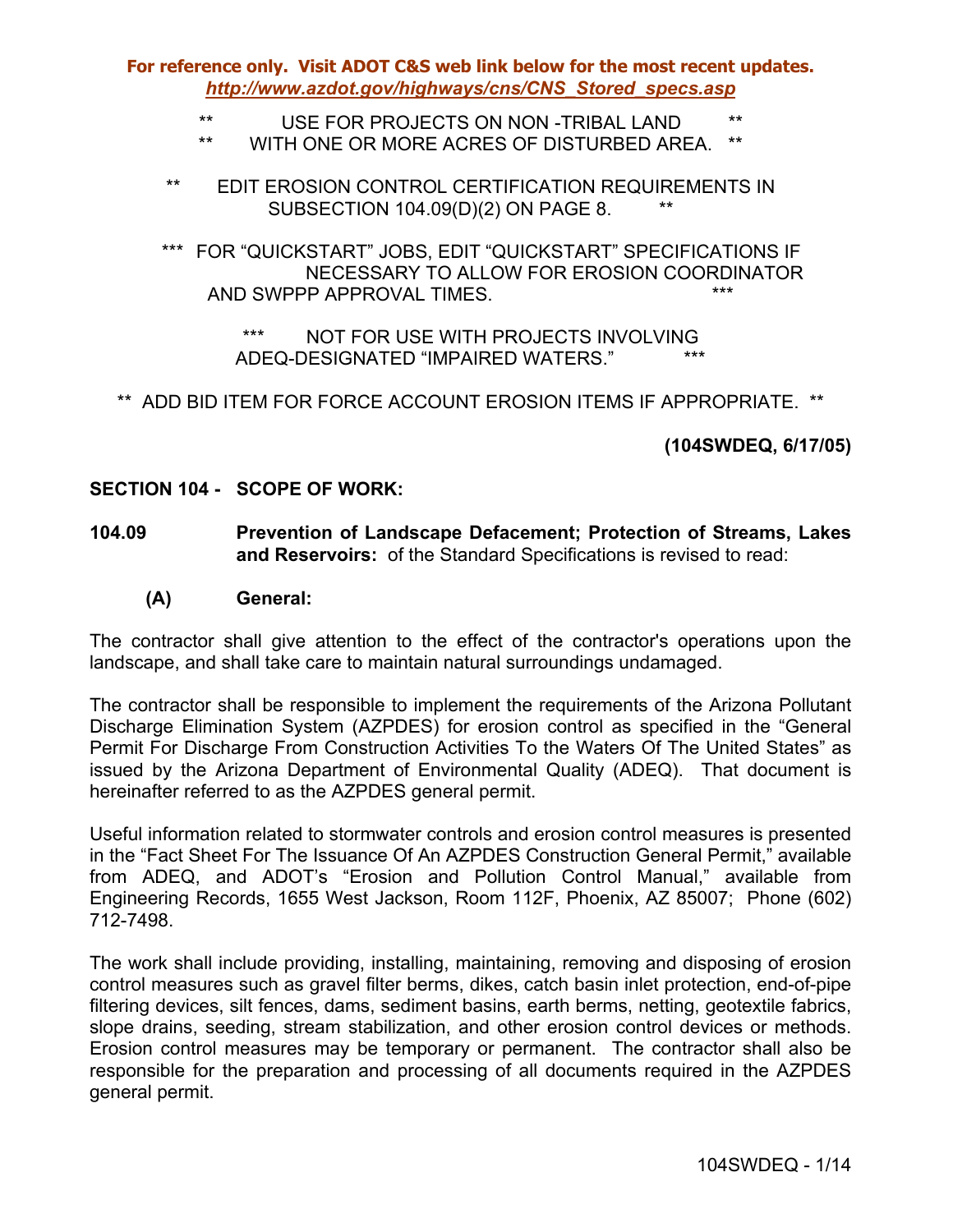The plans will include preliminary erosion control measures and additional information to be included in the project's Storm Water Pollution Prevention Plan (SWPPP), as specified in Subsection 104.09(B). The contractor, with input from the Engineer, shall finalize the SWPPP, file a Notice of Intent (NOI), implement the SWPPP, and file a Notice of Termination (NOT), all as described herein.

Except for the NOI, all signatures required of the contractor by the AZPDES general permit, including those required for the NOT, SWPPP, and inspection reports, shall be provided by a duly authorized representative of the contractor, as defined in Part VII.K.2 of said permit. Signature of the NOI shall be by a responsible corporate officer, as defined in Part VII.K.1 of the AZPDES general permit.

No clearing, grubbing, earthwork, or other work elements affected by the erosion control requirements in the SWPPP, shall be started until the SWPPP has been approved, the NOI's completed and filed in accordance with Subsection 104.09(C), and the SWPPP implemented.

Submission of the contractor's NOI shall certify that the contractor and its subcontractors have read and will comply with all provisions of the AZPDES general permit.

### **(B) Stormwater Pollution Prevention Plan (SWPPP):**

The plans will include descriptions of temporary and permanent erosion control measures, a project description, estimated runoff coefficients for both pre-construction and postconstruction conditions, inspection schedule, and site-specific diagrams indicating proposed locations where erosion and sediment control devices or pollution control measures may be required during successive construction stages. The plans may also include an initial schedule detailing the proposed sequence of construction and related erosion control measures.

The contractor shall review the preliminary information, including the erosion control features and phasing, evaluate all SWPPP requirements for adequacy in addressing pollution prevention during construction, and prepare a draft SWPPP for review by the Engineer.

The contractor shall designate an erosion control coordinator, in accordance with Subsection 104.09(D), to be responsible for finalization and implementation of the SWPPP, as well as all other applicable requirements of the AZPDES general permit. The contractor's erosion control coordinator shall be approved as specified in Subsection 104.09(D) before the draft SWPPP can be finalized and submitted to the Engineer. After approval, the contractor shall designate the erosion control coordinator as an authorized representative of the contractor in accordance with Part VII.K.2 of the AZPDES General Permit.

The draft SWPPP shall include all information required in the AZPDES general permit, including a site map; identification of receiving waters and wetlands impacted by the project; a list of potential pollutant sources; inspection schedule; any onsite or off-site material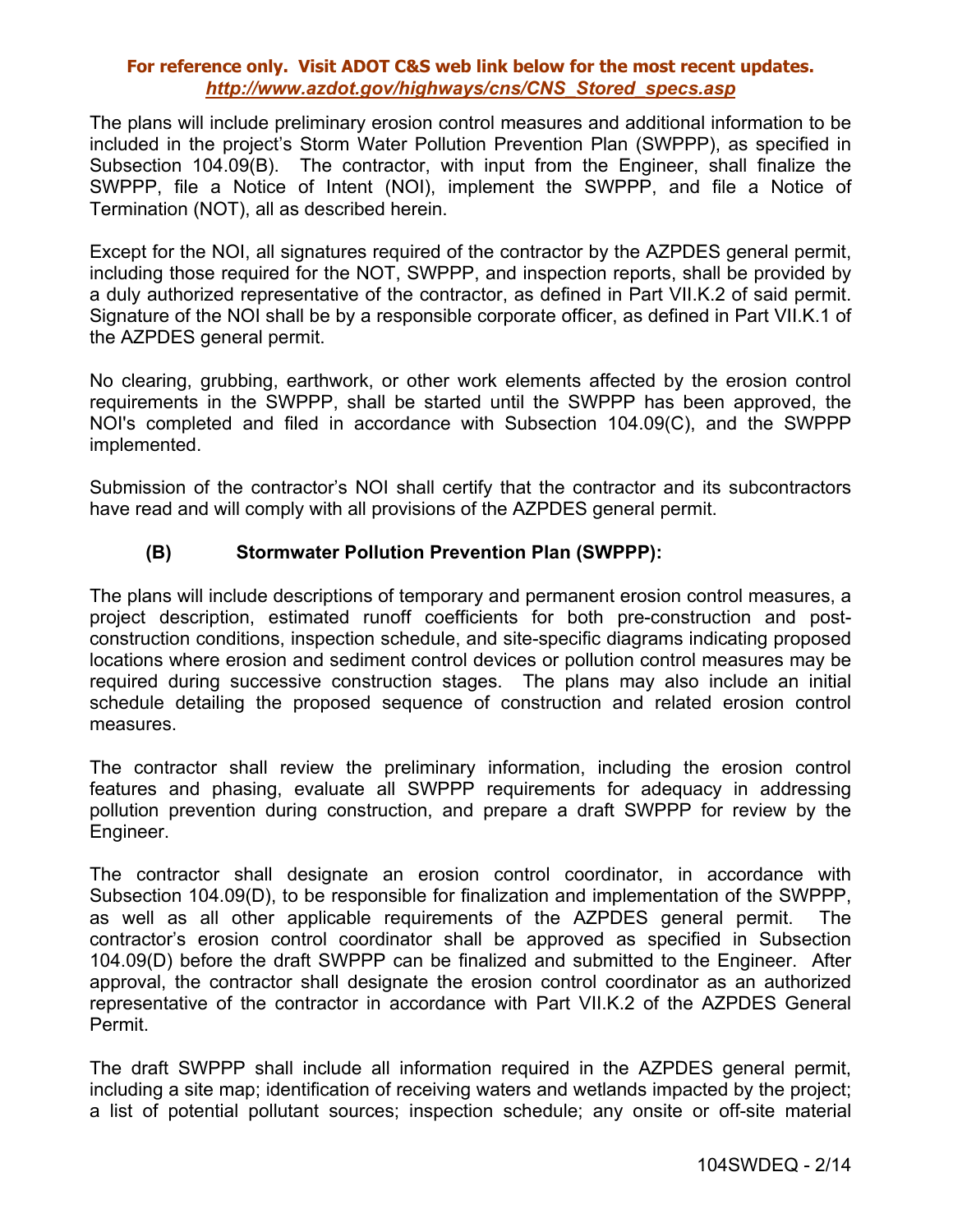storage sites; additional or modified stormwater, erosion, and sediment controls; procedures for maintaining temporary and permanent erosion control measures; a list of the contractor's "good housekeeping practices"; and other permit requirements stipulated in the AZPDES program as well as other applicable state or local programs. The contractor shall coordinate with the Engineer on all such additional information.

The draft SWPPP shall also identify any potential for discharge into a municipal separate storm sewer system, including the name of the owner/operator of the system. If requested, the contractor shall also submit a copy of the approved SWPPP to the owner/operator of the system.

Unless otherwise approved by the Engineer, the contractor shall not expose a surface area of greater than 750,000 square feet to erosion through clearing and grubbing, or excavation and filling operations within the project limits until temporary or permanent erosion control devices for that portion of the project have been installed and accepted by the Engineer.

As an example, installation of temporary silt fence concurrently with construction of an embankment area, along the toe of slope, may be appropriate to meet the above requirement until permanent erosion control measures are constructed.

The contractor shall indicate each 750,000 square-foot sub-area in the draft SWPPP, along with proposed erosion control measures for each sub-area. The draft SWPPP shall also include the sequence of construction for each sub-area, and installation of the required temporary or permanent erosion control measures.

The contractor shall give installation of permanent erosion control measures priority over reliance on temporary measures. Permanent erosion control measures and drainage structures shall be installed as soon as possible in the construction sequencing of the project, preferably concurrent with construction of the related sub-area or drainage device. However, except as specified in Part IV, Section D.4.b of the AZPDES general permit and approved by the Engineer, erosion control measures shall be installed no later than 14 calendar days after construction activity has temporarily or permanently ceased for the affected sub-area.

Temporary or permanent sedimentation basins may be required for reducing or eliminating sediment from stormwater runoff. When required, such basins shall be completed before any clearing and grubbing of the site is initiated. The contractor shall evaluate the need and attainability of installing sediment basins as described in the AZPDES permit and, if approved by the Engineer, include the basins into the SWPPP as appropriate. When sedimentation basins are determined to be necessary and feasible, such work will be paid in accordance with Subsection 109.04(D). The plans may also include sediment basins as part of the preliminary information. No additional payment will be made for such basins, the cost being considered as included in contract items.

The draft SWPPP shall also identify and address erosion control at on-site fueling operations, waste piles, material storage sites, and off-site dedicated asphalt and concrete plants, contractor-use areas, storage areas, and support activity locations which are used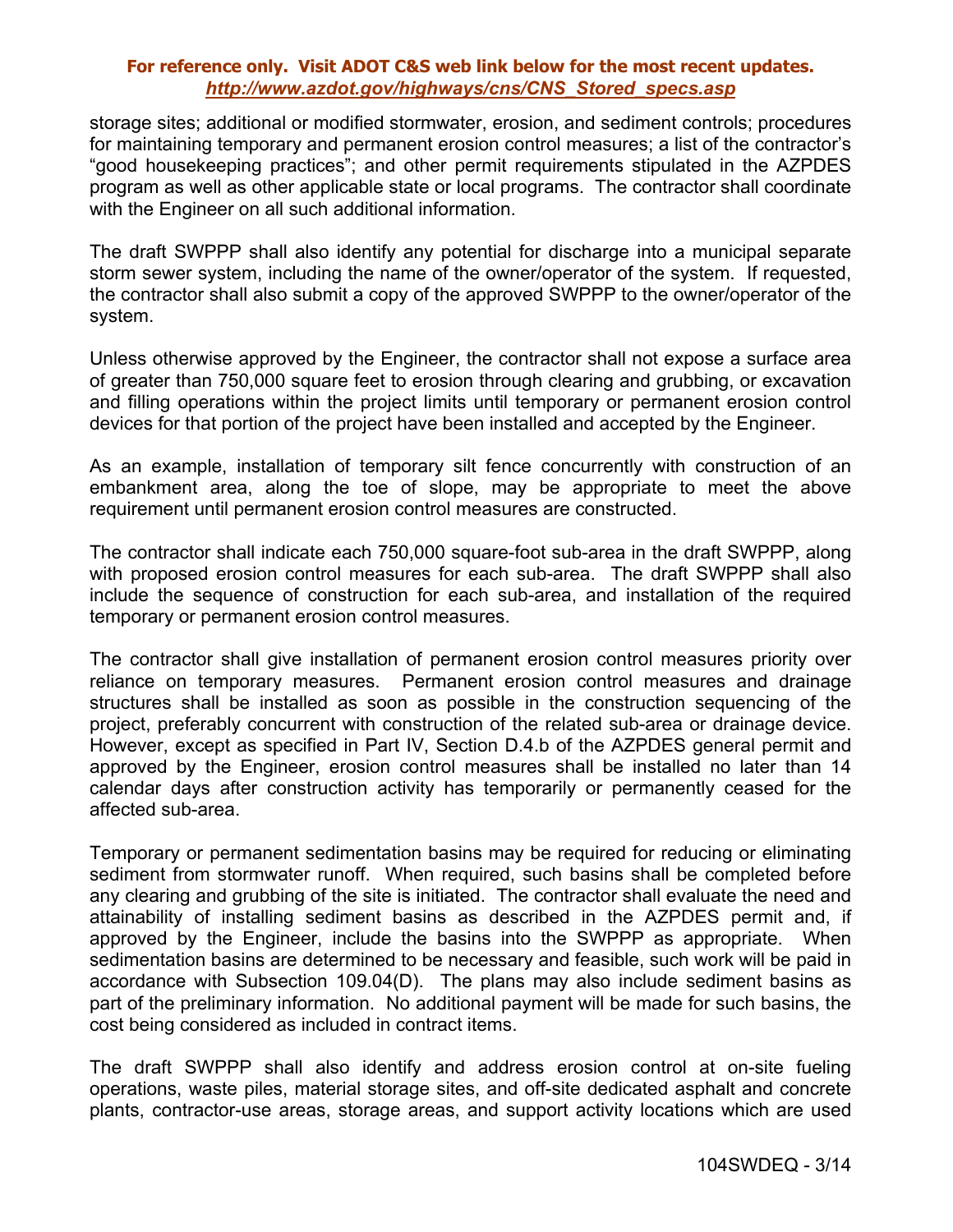solely for the project and are covered by the AZPDES general permit. The draft SWPPP shall also accommodate all requirements for the contractor's "good housekeeping" procedures specified in Subsection 104.09(E). In addition, the SWPPP shall specifically identify the erosion control measures proposed by the contractor during any vegetation removal and salvaging phases of the project (such as during timber harvesting or native plant salvaging).

The draft SWPPP shall specify the mechanism whereby revisions may be proposed by the contractor or the Engineer throughout the project and incorporated into the plan, including review and approval procedure. The Engineer and contractor shall jointly approve and sign each revision to the SWPPP before implementation. Any subsequent submittals required by the contractor to revise or update the SWPPP will require at least 48 hours for review.

Contractors and subcontractors responsible for implementing all or portions of the SWPPP shall be listed in the draft SWPPP, along with the measures for which they are responsible.

The contractor shall submit two copies of the draft SWPPP, including all information specified herein, to the Engineer at the preconstruction conference if possible, but not later than 14 calendar days from the Department's approval of the contractor's Erosion Control Coordinator.

The Engineer will provide the contractor with the following forms at the preconstruction conference:

- Maintenance, inspection, and site-monitoring report forms;
- Other record keeping forms and procedures, as needed; and
- Notice of Intent (NOI) and Notice of Termination (NOT) forms.

Notice of Intent and Notice of Termination blank forms are also available on the internet at http://azdeq.gov/function/forms/appswater.html#cgp.

Within 10 calendar days from the SWPPP submittal, the Engineer and contractor will jointly review the contractor's draft SWPPP, and include any additional revisions directed by the Engineer. The finalized SWPPP shall meet the terms and conditions of the AZDPES general permit, and be compatible with construction sequencing and maintenance of traffic plans.

When agreement has been reached, the Engineer and contractor's authorized representative will sign the finalized SWPPP. The Engineer's signature will constitute approval of the SWPPP. Upon approval of the SWPPP, the Engineer and contractor shall each file a Notice of Intent (NOI) as specified in Subsection 104.09(C). At this time the Engineer will also provide a copy of the Department's NOI to the contractor.

After the time period specified in Subsection 104.09(C), the contractor shall implement the requirements of the SWPPP. No clearing, grubbing, earthwork, or other work elements affected by the erosion control requirements in the SWPPP, shall be started until the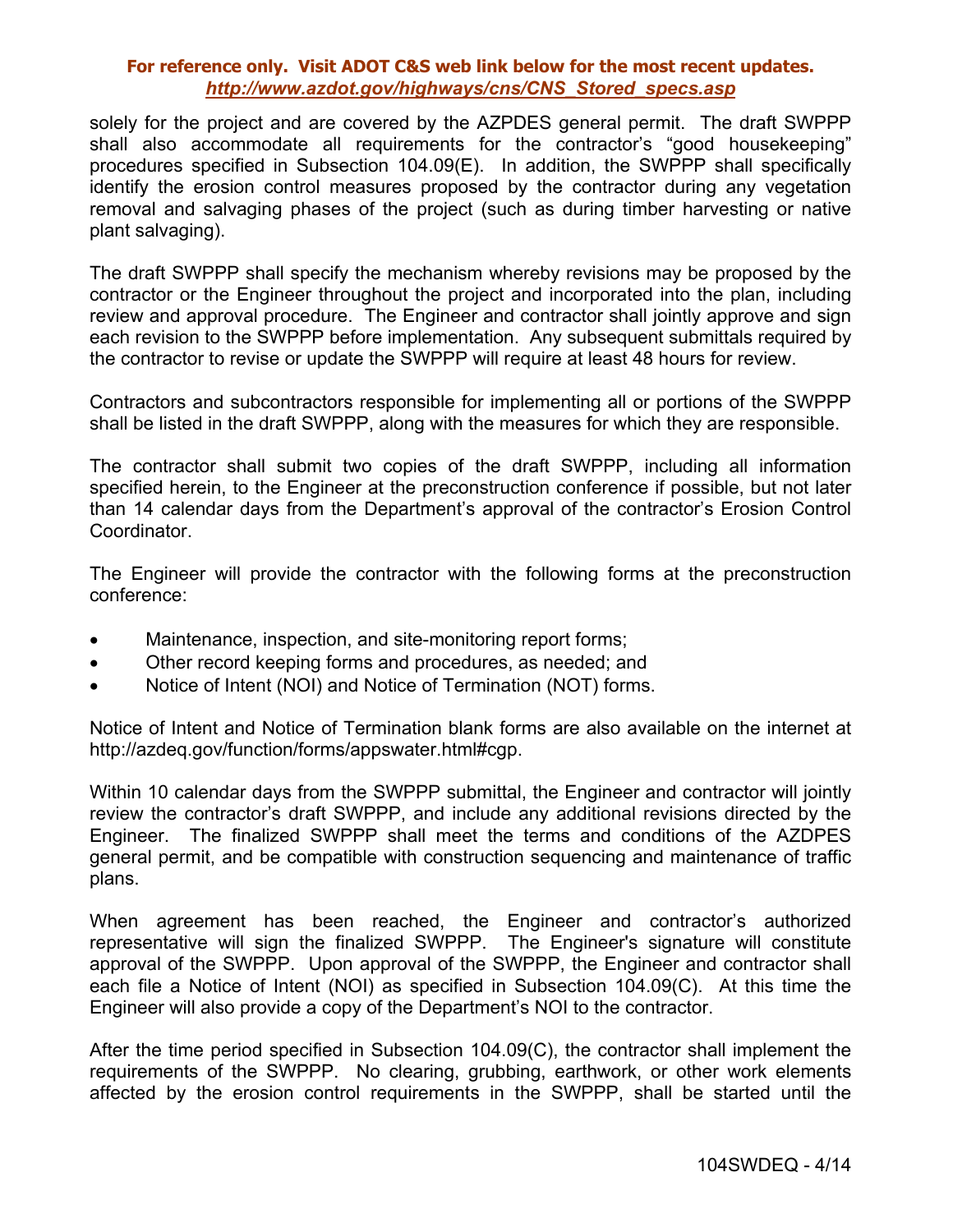SWPPP has been approved, the NOI's completed and filed in accordance with Subsection 104.09(C), and the SWPPP implemented.

The contractor shall maintain all related erosion control elements in proper working order throughout the project. Work under this section also includes inspections, record-keeping, and implementation of "good housekeeping" practices as described in Subsection 104.09(E).

The approved SWPPP shall be updated whenever a change in design, construction method, operation, maintenance procedure, or other activity may cause a significant effect on the discharge of pollutants to surface waters, or when a change is proposed to the personnel responsible for implementing any portion of the SWPPP. The SWPPP shall also be amended if inspections indicate that the SWPPP is ineffective in eliminating or significantly reducing pollutants in the discharges from the construction site. All necessary modifications to the SWPPP shall be made within seven calendar days following the inspection that revealed the deficiency.

ADEQ may notify the contractor at any time that the SWPPP does not comply with the permit requirements. The notification will identify the provisions of the permit that are not being met and parts of the SWPPP that require modification. Within 15 business days of receipt of the notification from ADEQ the contractor shall make the required changes to the SWPPP and submit a written certification to ADEQ that the requested changes have been made.

The contractor's erosion control coordinator shall maintain the SWPPP along with completed inspection forms and other AZPDES records in a three-ring binder. The erosion control coordinator shall maintain a current copy of the SWPPP, including all associated records and forms, at the job site from the time construction begins until completion of the project. The SWPPP shall be available for public inspection and for use by the Engineer. The erosion control coordinator shall provide copies of any or all of such documents to the Engineer upon request. When requested, such copies shall be provided within three working days of the request.

The SWPPP (including inspection forms) and all data used to complete the NOI and NOT shall be provided to the Department at the completion of the project. The contractor shall retain its own records for a period of at least three years from the filing of the contractor's NOT.

No condition of the AZPDES general permit or the SWPPP shall release the contractor from any responsibilities or requirements under other environmental statutes or regulations.

# **(C) Notice of Intent (NOI):**

After the project Storm Water Pollution Prevention Plan (SWPPP) has been approved, the Engineer and contractor will each complete separate Notice-of-Intent (NOI) forms for the project. The NOI submitted by the contractor includes a certification statement which must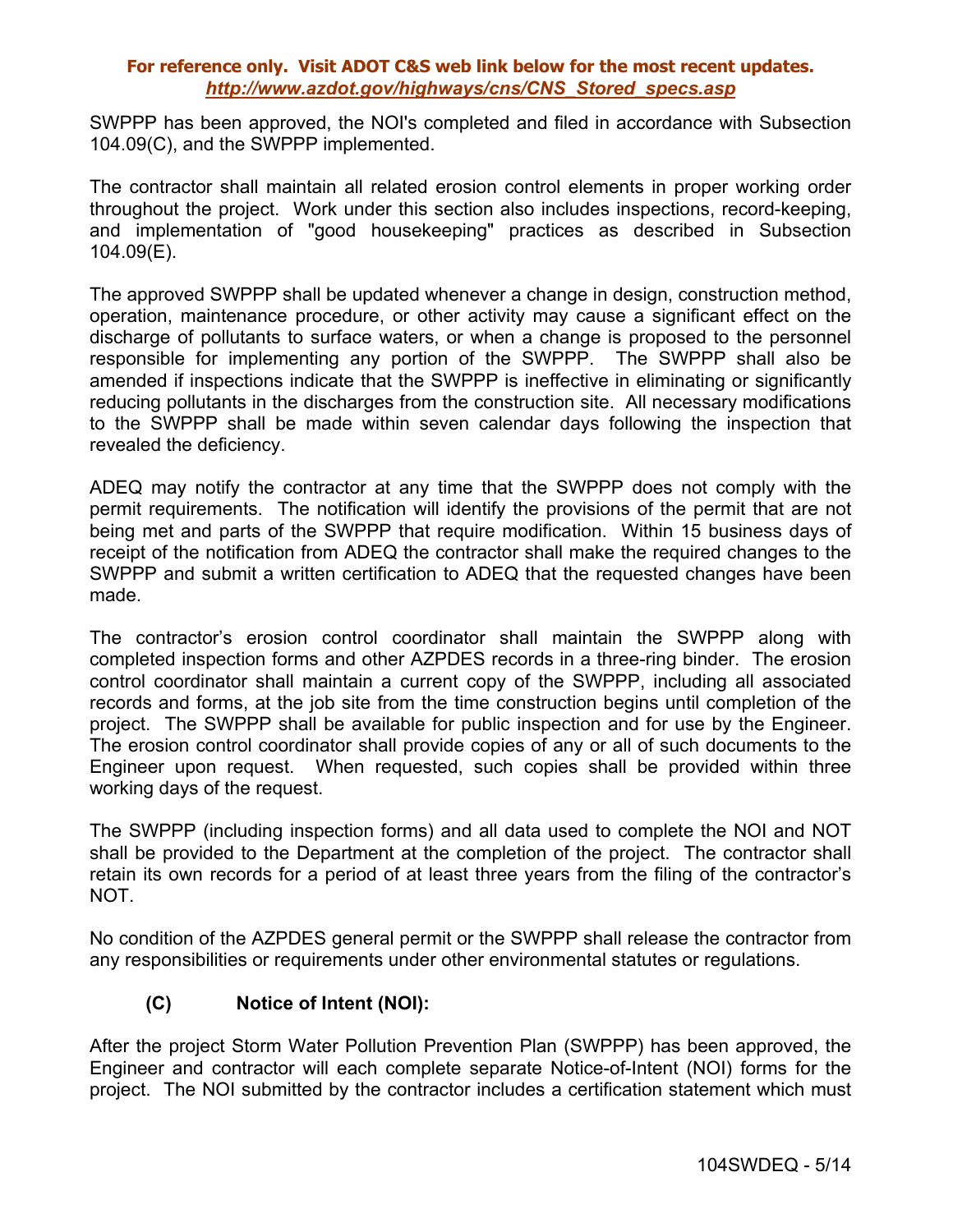be signed and dated by a responsible corporate officer of the contractor, as defined in Part VII.K.1 of the AZPDES General Permit, and include the name and title of that officer.

The NOI's shall be submitted to the Arizona Department of Environmental Quality (ADEQ) at the following address:

> Arizona Department of Environmental Quality Water Permits Section/Stormwater NOI (5415B-3) 1110 W. Washington Street Phoenix, Arizona 85007 or fax to (602) 771-4674

The submittals shall be made to allow for the full two business-day review period required by ADEQ before the anticipated start of construction. The contractor shall also allow sufficient time, depending on the manner of submittal, for the NOIs to be received by ADEQ before commencement of the two-day review period. Unless otherwise notified by ADEQ, construction activities that are covered by the terms and conditions of the AZPDES permit may begin after the submittal period plus the two business-day review period.

At any time after authorization, ADEQ may determine that the contractor's stormwater discharges may cause or contribute to non-attainment of any applicable water quality standards. If ADEQ makes that determination, the contractor will be notified in writing. The contractor shall develop a supplemental erosion control action plan describing SWPPP modifications to address the identified water quality concerns. If the written notice from ADEQ requires a response, failure to respond in a timely manner constitutes a permit violation. All responses shall be in accordance with the AZPDES general permit.

If there is a potential to discharge into a municipal separate storm sewer system (MS4), a signed copy of the NOI shall also be submitted to the owner/operator of the municipal system at the time that the NOI's are submitted to ADEQ. Also, contractor's operating under an approved local sediment and erosion plan, grading plan, or stormwater management plan shall submit a signed copy of the NOI to the local authority upon their request.

The contractor shall post both NOI's and the information required in the AZPDES general permit on the construction-site bulletin board throughout the duration of the project. A copy of the AZPDES general permit shall also be kept at the construction site at all times.

# **(D) Contractor's Erosion and Pollution Control Coordinator:**

# **(1) General Requirements:**

The contractor shall designate a competent person as the contractor's erosion and pollution control coordinator (referred to elsewhere herein as erosion control coordinator) responsible for finalizing the draft SWPPP from the preliminary information included with the plans. The erosion control coordinator shall also be responsible for implementing, monitoring, and revising the approved SWPPP throughout the project, for making the required inspections,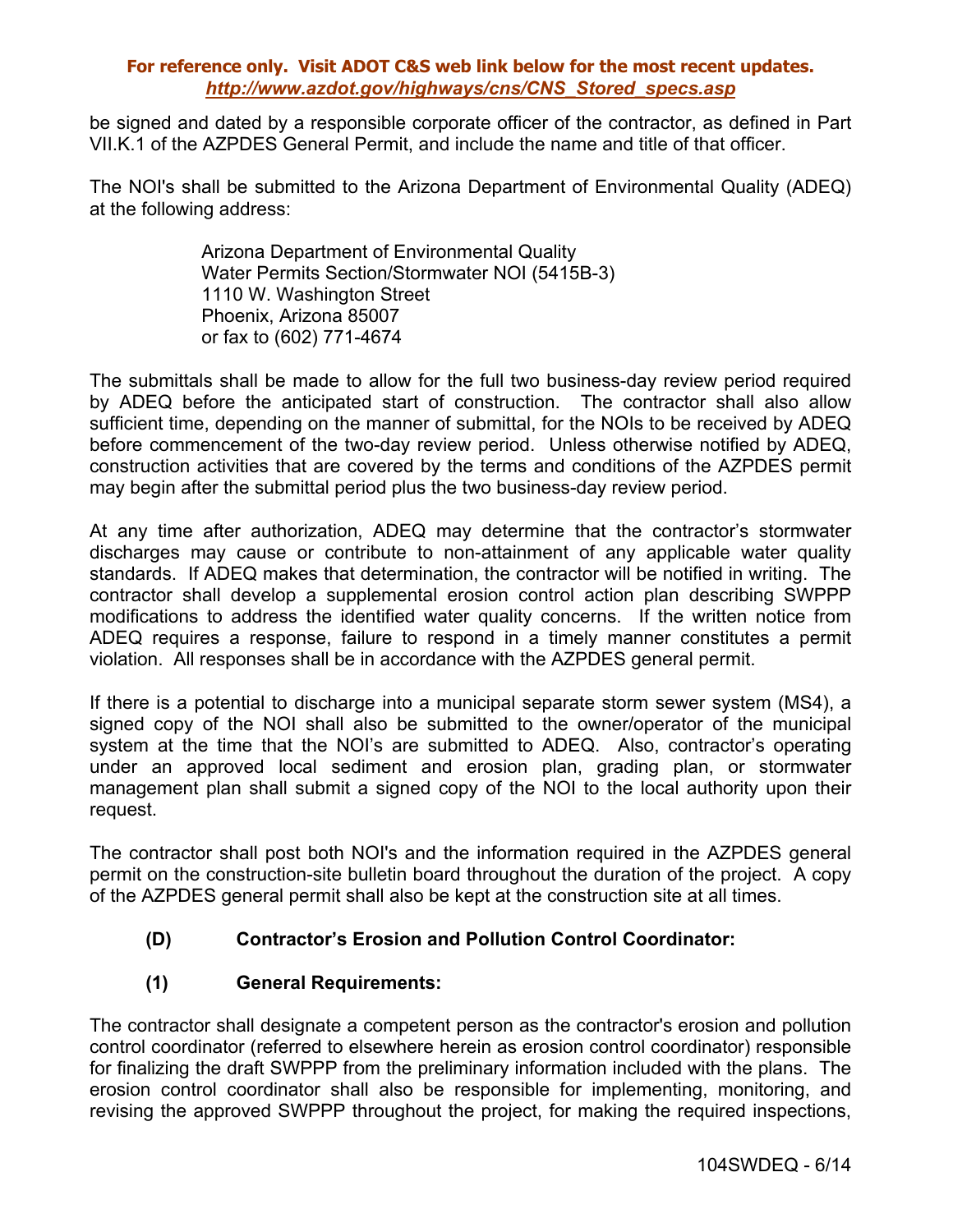and for implementing any other permit requirements stipulated in the AZPDES general permit. The person shall be knowledgeable in the principles and practice of erosion and sediment controls, and possess the skills to assess conditions at the site that could impact stormwater quality and the effectiveness of the contractor's erosion control measures used to control the quality of the stormwater discharges.

Stormwater runoff from construction activities may contaminate adjacent bodies of water, or otherwise exceed water quality standards, and result in possible major civil and/or criminal penalties. Therefore the Engineer will closely consider the qualifications of the contractor's erosion control coordinator. The contractor shall not assume that the person proposed as erosion control coordinator will be acceptable to the Department merely because the experience and education requirements listed herein have been met.

The contractor bears all risks and liabilities for the failure of its erosion control coordinator to properly implement the requirements of the AZPDES general permit.

The person shall be capable of identifying existing and predictable effects of the contractor's operations, and shall have complete authority to direct the contractor's personnel and equipment to implement the requirements described herein, including prompt placement of corrective measures to minimize or eliminate pollution and damage to downstream watercourses. The erosion control coordinator shall also be familiar with procedures and practices identified in the SWPPP, and shall ensure that emergency procedures are up to date and available at project sites.

The erosion control coordinator shall at all times be aware of the contractor's work activities, schedule, and effect of the work on the environment, and shall, at any time, be accessible to direct the contractor's personnel to replace or repair erosion control measures as necessary. Should the erosion control coordinator not be present at the project site on a full-time basis, the contractor shall establish procedures to ensure that its erosion control coordinator is promptly notified of any damage or displacement of the required erosion control measures, whether from construction, vandalism, or other causes. In addition, the contractor shall provide the Engineer with a phone number through which the erosion control coordinator can be contacted at any time, 24 hours a day, seven days a week, including holidays. The erosion control coordinator must be present at the jobsite within 24 hours of such call being placed.

The erosion control coordinator shall also be aware of and comply with all requirements of the AZPDES general permit to address discharges at the site associated with the contractor's activities other than construction, including contractor staging areas, and other potential pollutant and off-site material storage and borrow areas.

Failure of the contractor to properly maintain the erosion control measures required in the approved SWPPP will be cause for the Engineer to reject the erosion control coordinator and issue a stop work order, as specified in Subsection 104.09(G).

# **(2) Certification Requirements:**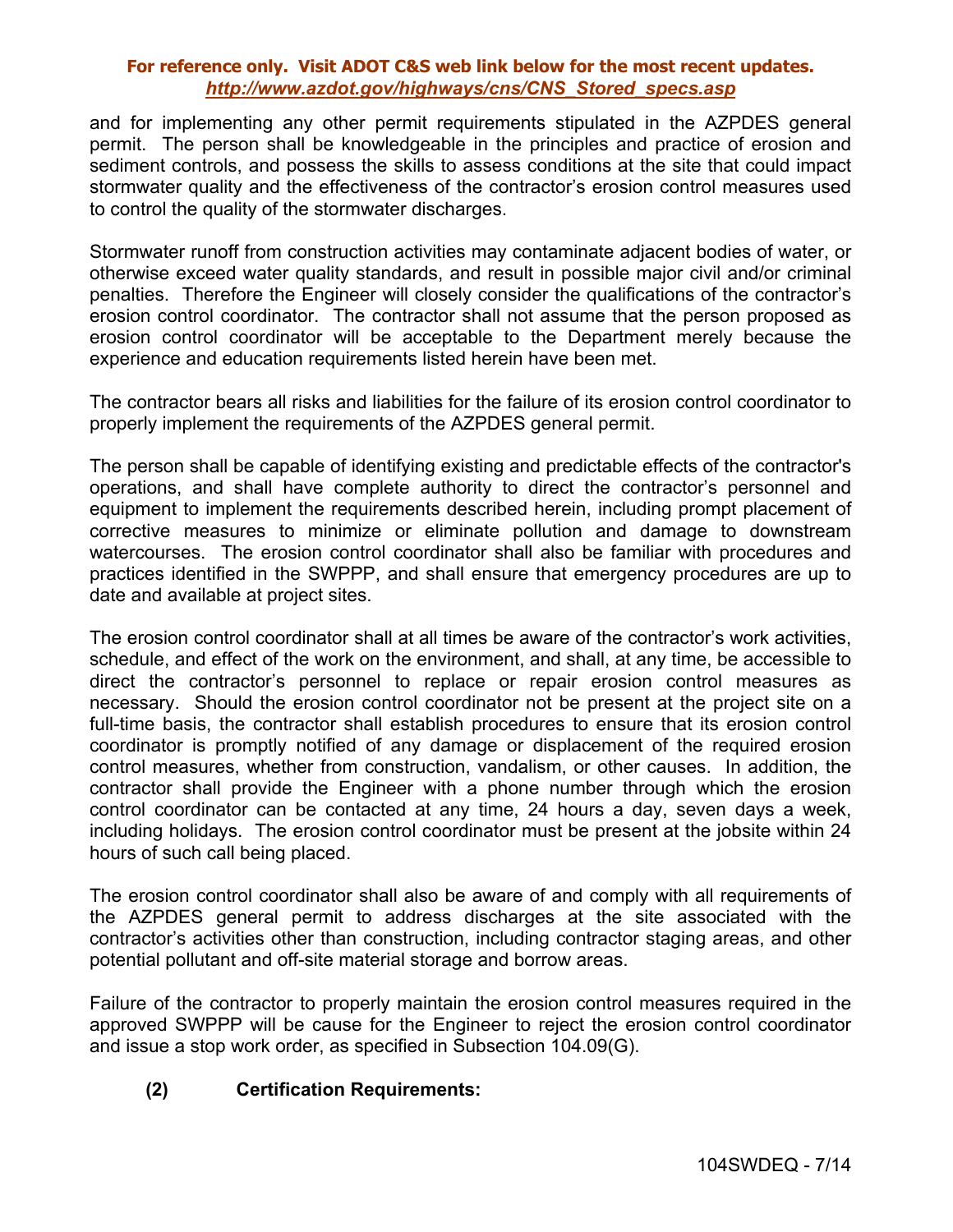The proposed erosion control coordinator shall have successfully completed the two-day (16 hour) "Erosion Control Coordinator" training class provided by the Associated General Contractors (Arizona Chapter), phone (602) 252-3926. In addition, the proposed erosion control coordinator shall have documented experience equal to a minimum of one year from either of the following two categories:

- (a) Experience in the development and implementation of Stormwater Pollution Prevention Plans (SWPPP's), as specified in the AZPDES general permit referenced herein, or the National Pollutant Discharge Elimination System (NPDES) for highway construction projects. The proposed erosion control coordinator's experience shall demonstrate full-time responsibility for directly supervising construction personnel in the installation, monitoring, and maintenance of erosion control items.
- (b) Experience in re-vegetation or restoration of disturbed areas in environments similar to those on the project. Experience in temporary or permanent stabilization of disturbed areas will also be considered. The proposed erosion control coordinator's experience shall demonstrate full-time responsibility for directly supervising personnel in temporary or permanent re-vegetation or restoration of disturbed areas.

The contractor's documentation shall provide details indicating the types of relevant experience, and shall provide the number of months of each type of experience to be considered for approval. Documentation shall also indicate that the proposed erosion control coordinator has completed the "Erosion Control Coordinator" training class prior to consideration for approval.

### **\*\*\* FOR PROJECTS DEEMED "SENSITIVE" BY ROADSIDE DEVELOPMENT \*\*\* \*\*\* SECTION, ADD THE FOLLOWING TWO PARAGRAPHS: \*\*\***

The erosion control coordinator shall also meet one of the following requirements:

- 1. Registration in the State of Arizona as a Landscape Architect, with a minimum of one year of experience in the fields of erosion control or sediment transport.
- 2. Registration in the State of Arizona as a Professional Engineer with a minimum of one year of experience in the fields of erosion control or sediment transport.
- 3. Certification by the International Erosion Control Association (IECA) as a Certified Professional in Erosion and Sediment Control.

To be considered for approval, the contractor's documentation shall include a copy of the proposed erosion control coordinator's certification or registration. Should the proposed erosion control coordinator be a registered Landscape Architect or Professional Engineer in the State of Arizona, the contractor shall also provide documentation indicating the types of relevant experience, and the number of years of each type of experience to be considered for approval.

# **(3) Acceptance:**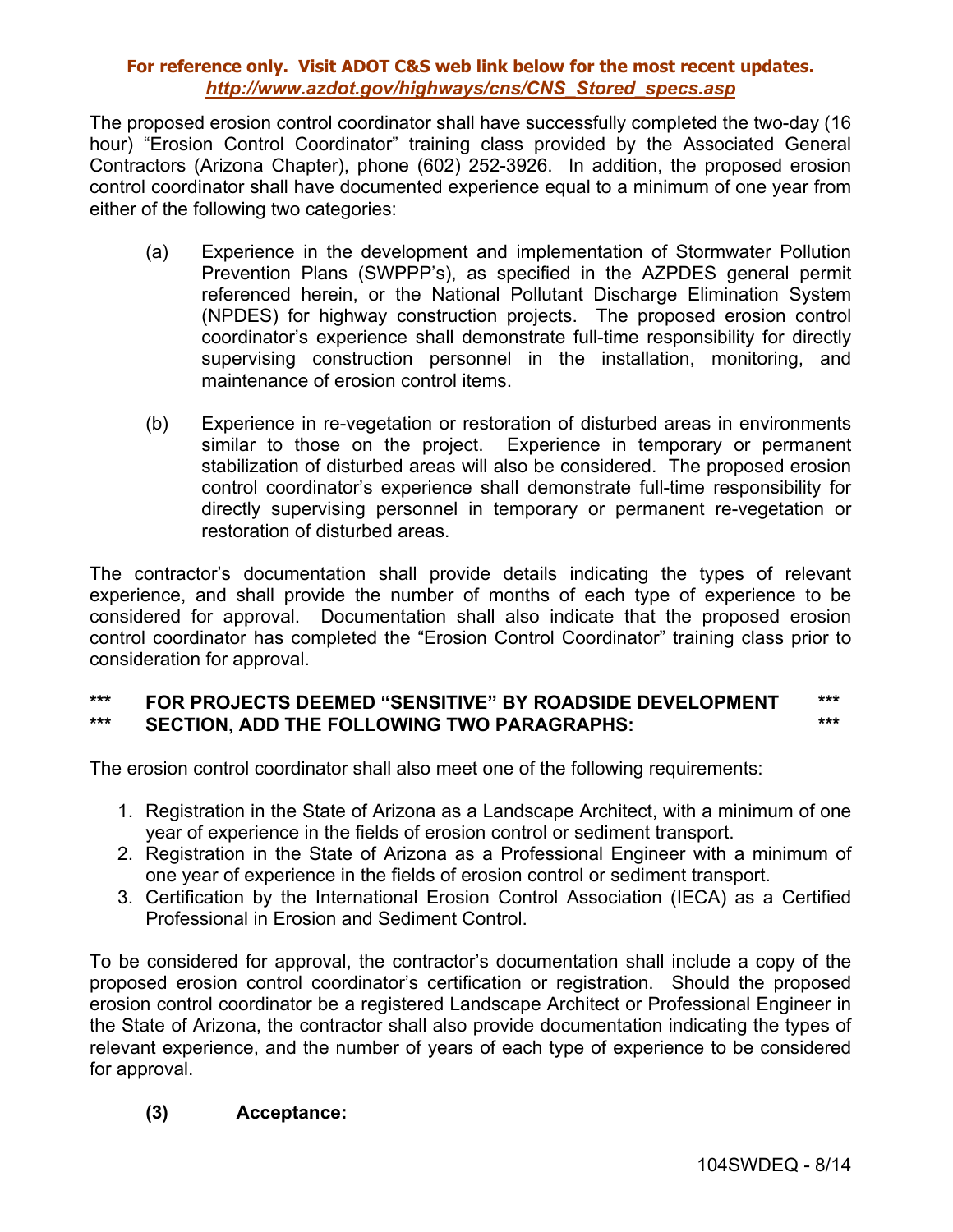The contractor shall submit documentation indicating the qualifications of the proposed erosion control coordinator to the Engineer for approval within seven calendar days of the notice of award of the contract. The Engineer will review the proposed candidate's information within seven calendar days. The contractor may begin development of the draft SWPPP from the preliminary information included with the plans prior to approval of the erosion control coordinator. However no clearing, grubbing, earthwork, or other work elements that, in the opinion of the Engineer, may be subject to the requirements of the AZPDES general permit shall be started until the erosion control coordinator has been approved, the SWPPP finalized and implemented, and the NOI's completed and filed, all as specified herein.

### **(E) "Good Housekeeping" Practices and Requirements:**

The SWPPP shall also specify the contractor's "good housekeeping" practices and requirements, including vehicle wash-down areas, onsite and off-site tracking control, protection of equipment storage and maintenance areas, methods to minimize generation of dust, and sweeping of highways and roadways related to hauling activities. The contractor shall show each planned location of service and refueling areas on the SWPPP's site map. Changes to the contractor's "good housekeeping" practices that are related to construction phasing shall also be shown on the SWPPP.

The contractor shall take aggressive actions, considering all conditions, to prevent pollution of streams, lakes, and reservoirs with fuels, oil, bitumens, calcium chloride, fresh Portland cement, fresh Portland cement concrete, raw sewage, muddy water, chemicals or other harmful materials. None of these materials shall be discharged into any channels leading to streams, lakes or reservoirs. The SWPPP shall include the implementation of spill prevention and material management controls and practices to prevent the release of pollutants into stormwater. The SWPPP shall also provide storage procedures for chemicals and construction materials; disposal procedures; cleanup procedures; the contractor's plans for handling such pollutants; and other pollution prevention measures as required.

Machinery service and refueling areas shall be located away from streambeds or washes, and in a manner which prevents discharges into steams or washes.

Waste materials from blasting, including explosives containers, shall be disposed of off-site in accordance with applicable federal regulations. Other waste materials, such as used cans, oils, machine and equipment parts, paint, hazardous materials, plastic and rubber parts, discarded metals, and building materials, shall be removed from the construction site and disposed of according to applicable state and federal regulations.

Where the contractor's working area encroaches on a running or intermittent stream, barriers shall be constructed and maintained between the working areas and the stream bed adequate to prevent the discharge of any contaminants. The SWPPP shall identify the location of streams that may be affected and the specific types of barriers proposed for protecting these resources.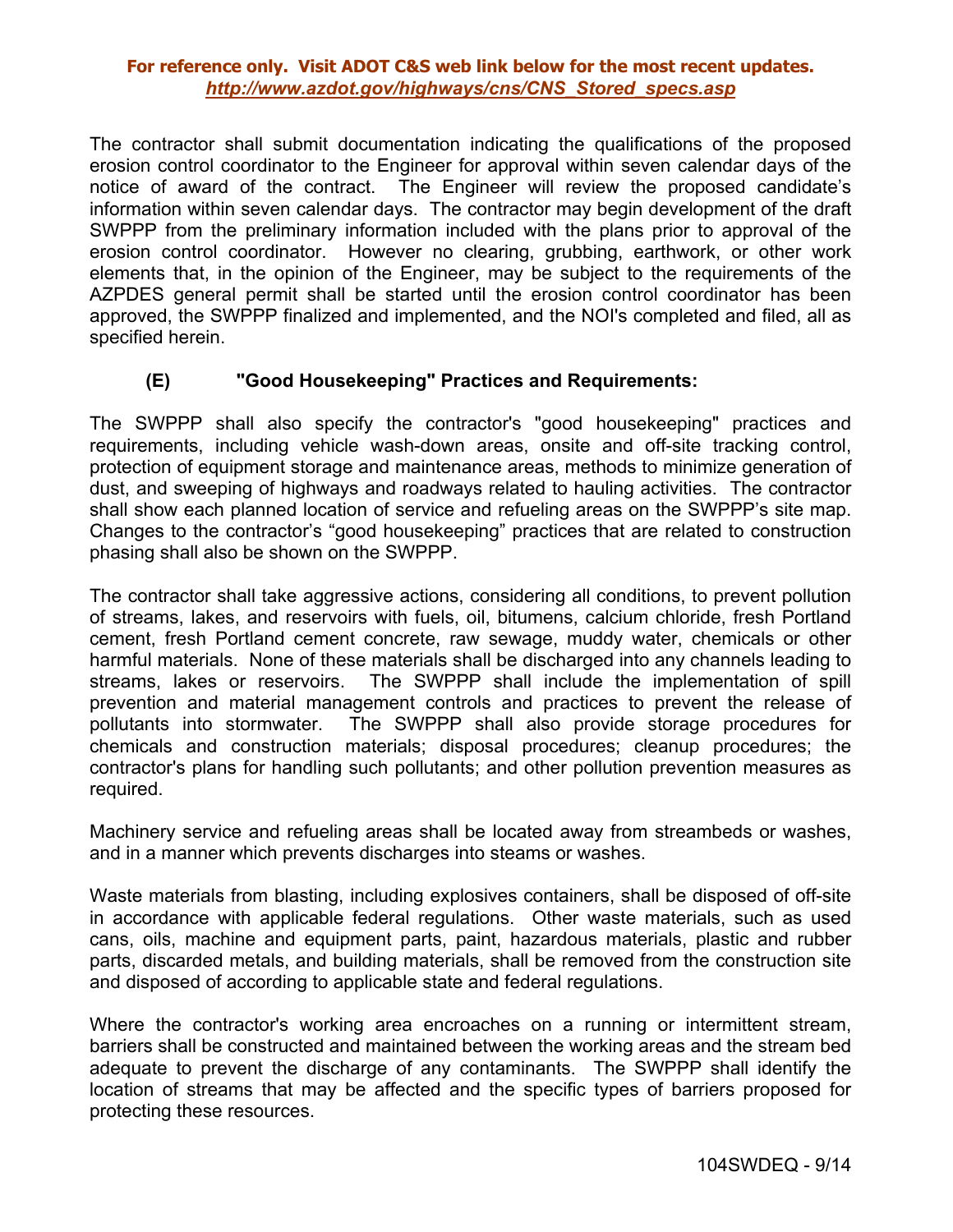Unless otherwise approved in writing by the Engineer, fording of running streams with construction equipment will not be permitted; therefore, temporary bridges or other structures shall be used whenever an appreciable number of crossings is necessary.

Temporary bridges or other structures proposed by the contractor shall be designed to accommodate the ten-year storm event if to remain in place for up to a one-year period. If a structure is planned to remain in place for longer than one year, the hydraulic conveyance may be subject to more stringent requirements. The contractor shall be responsible for all permits, authorizations, and environmental clearances that may be necessary to approve the use of such structures. The contractor shall submit the design and all required documentation to the Engineer for approval. The contractor is advised that the review and approval process for such structures could be lengthy. Unless otherwise provided for in the contract, the contractor shall be responsible for all costs associated with the design and construction of such structures. Also, no extension of contract time will be allowed for any review and approval periods, or for the time required to construct temporary bridges proposed by the contractor.

Mechanical equipment shall not be operated in running streams.

Material which is to be stockpiled or disposed of off-site shall be in accordance with Subsection 107.11.

Streams, lakes and reservoirs shall be cleared of all falsework, piling, debris or other obstructions resulting from the contractor's activities, inadvertently placed thereby or resulting from construction operations, within 24 hours from the time the obstruction was observed.

Spill prevention, containment and counter-measures shall be included in the SWPPP if the volume of project-site fuel in a single container exceeds 660 gallons, or if the total fuel storage volume at any one site exceeds 1,320 gallons.

In the event of a spill of a hazardous material, the contractor shall follow the provisions of Subsection 107.07. In addition, the erosion control coordinator shall modify the SWPPP as necessary within 14 calendar days of the discharge. The SWPPP shall be modified to include a description of the release, the circumstances leading to the release, and the date of the release.

The contractor shall assist in any efforts to clean up hazardous material spills, as directed by the Engineer or other authorities. Soil contaminated from spills shall be disposed of according to applicable state and federal regulations.

- **(F) Inspections:**
- **(1) General:**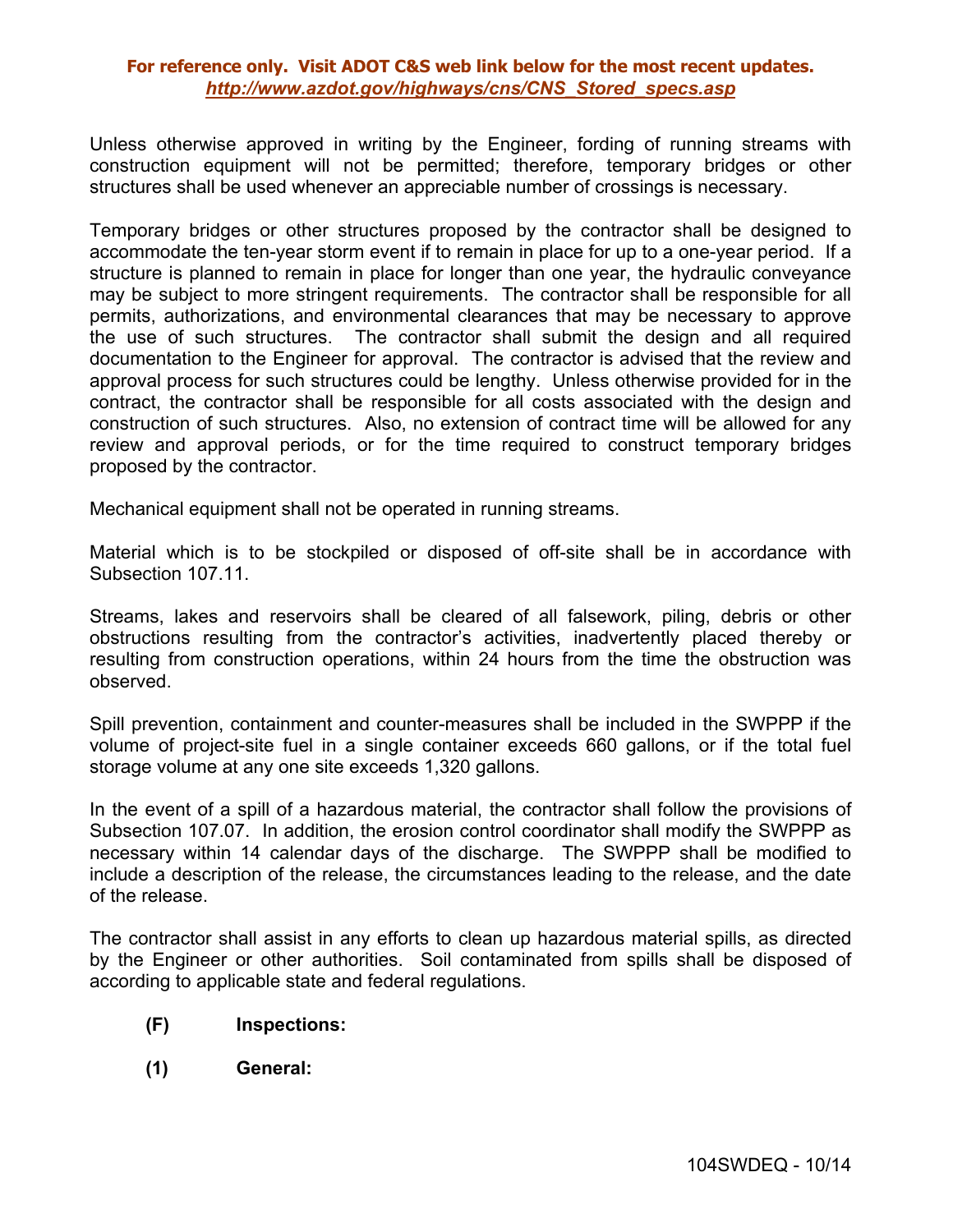The Engineer and the erosion control coordinator shall inspect the project at least every 14 calendar days, and also within 24 hours after any storm event of 0.50 inches or more. The inspections shall include disturbed areas that have been temporarily stabilized, areas used for storage of materials, locations where vehicles enter or exit the site, and all of the erosion and sediment controls included in the SWPPP. The contractor shall monitor rainfall on the site with a commercially manufactured rain gauge accurate to within 0.10 inches of rain. Rainfall records shall be submitted to the Engineer on a weekly basis.

For each inspection, the contractor's erosion control coordinator shall complete and sign a Compliance Evaluation Report as described in the permit. Copies of the completed reports shall be retained on-site in the SWPPP file throughout the construction period. The erosion control coordinator shall also provide a copy of the report to the Engineer following each inspection.

### **(2) Adjustments:**

When deficiencies are noted during scheduled inspections, the contractor shall take immediate steps to make the required corrections as soon as practical. Deficiencies shall be fully corrected, to the satisfaction of the Engineer, within four calendar days or by the next anticipated storm event, whichever is sooner. Deficiencies noted between designated inspections shall be corrected within the time period directed by the Engineer, but not later than four calendar days after observation.

Direct inflows of sediment into a watercourse shall be corrected by the end of the same day or work shift in which the inflow as observed.

In accordance with Subsection 104.09(G), failure to implement adjustments within the specified time periods may be cause for the Engineer to reject the contractor's erosion control coordinator and issue a stop work order for the affected portions of the project.

### **(G) Non-Compliance:**

The Engineer may reject the contractor's erosion control coordinator if, in the opinion of the Engineer, the conditions of the AZPDES general permit or the approved SWPPP are not being fulfilled. Rejection of the contractor's erosion control coordinator shall be for failure to complete any of the following:

- (1) Should the Engineer determine that the SWPPP is not being properly implemented, the contractor will be notified in writing of such deficiencies. The contractor's erosion control coordinator shall fully implement, to the satisfaction of the Engineer, the requirements of the approved SWPPP within three working days.
- (2) Should any corrective measures required in Subsection 104.09(F)(2) not be completed within the time periods specified therein, the Engineer will notify the contractor in writing. The contractor's erosion control coordinator shall complete all required corrective measures within two calendar days of such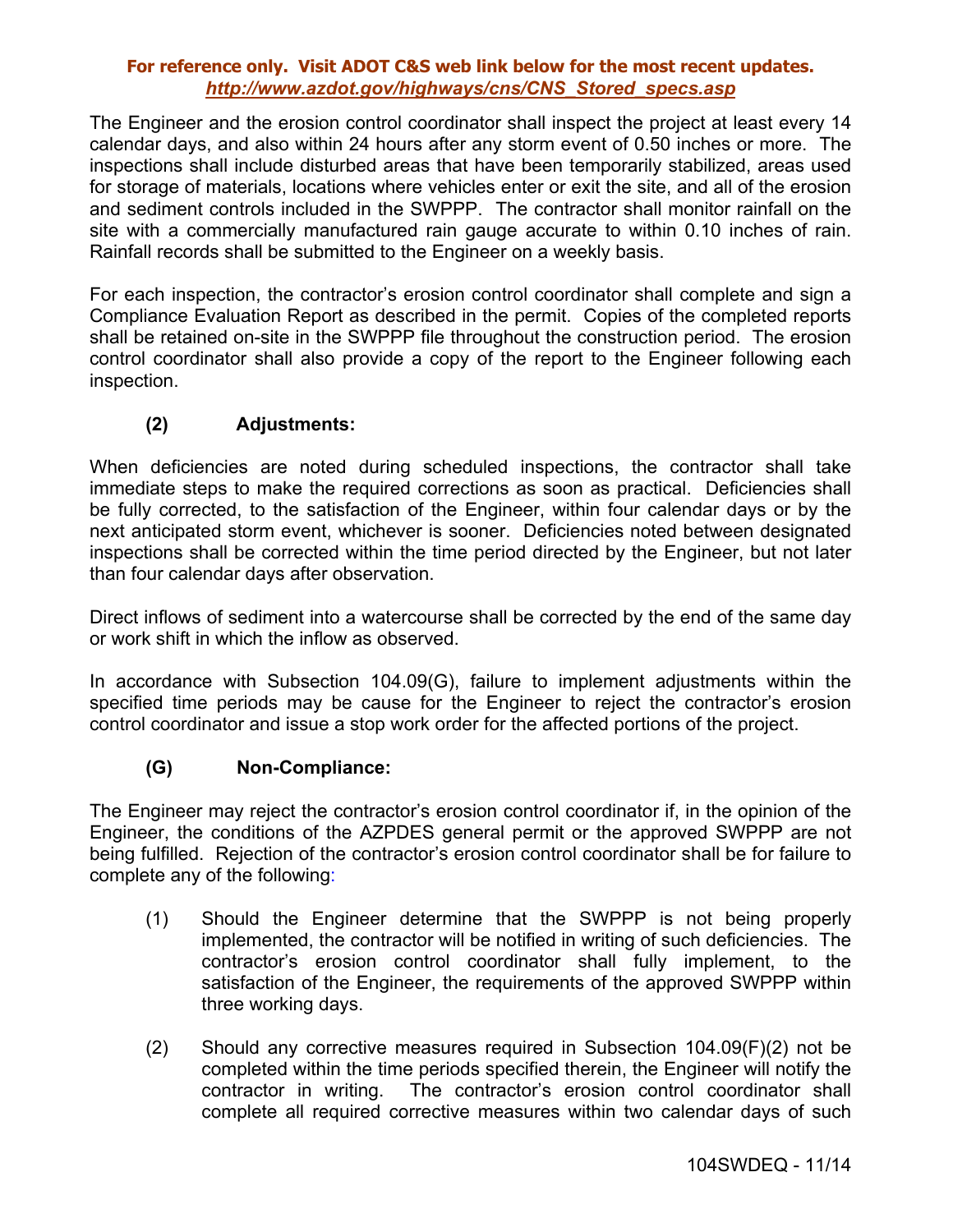notification, except that direct inflows of sediment into a watercourse shall be corrected within 24 hours.

(3) Should the Engineer determine that routine maintenance of the project's erosion control measures is not being adequately performed, the contractor will be notified in writing. Within three working days, the contractor's erosion control coordinator shall demonstrate, to the satisfaction of the Engineer, that such steps have been taken to correct the problem.

In the event of the erosion control coordinator's failure to comply with any of the above requirements, the Engineer will direct the contractor to stop all affected work and propose a new erosion control coordinator as soon as possible. However, all erosion and pollution control items specified in the SWPPP shall be maintained at all times. No additional work on construction items affected by the SWPPP will be allowed until a new erosion control coordinator has been approved by the Engineer. The contractor will not be allowed compensation or an extension of contract time for any delays to the work because of the failure of the contractor's erosion control coordinator to properly fulfill the requirements of the approved SWPPP.

# **(H) Record of Major Construction And Erosion Control Measures:**

In addition to the compliance evaluation report, the contractor shall keep records of the major construction activities, including the erosion control measures associated with these activities. In particular, the contractor shall keep a record of the following activities:

- The dates when major grading activities (including clearing and grubbing, excavation and embankment construction) occur in a particular area or portion of the site.
- The dates when construction activities cease in an area, temporarily or permanently.
- The dates when an area is stabilized, temporarily or permanently.

Such information shall be noted within two working days of the occurrence of any of the listed activities, and a copy of the report shall be included in the SWPPP. The contractor shall also provide one copy of such records, and any subsequent up-dated information, to the Engineer within three working days of completion or amendment of the report.

# **(I) Notice of Termination (NOT):**

Upon final acceptance by the Engineer in accordance with Subsection 105.20, and as specified herein, the contractor shall complete and mail a Notice-of-Termination (NOT) for the project to the address shown below. The NOT submitted by the contractor includes a certification statement which must be signed and dated by an authorized representative of the contractor, as defined in Part VII.K.2 of the AZPDES General Permit, and include the name and title of that authorized representative.

> Arizona Department of Environmental Quality Water Permits Section/Stormwater NOT (5415B-3) 1110 W. Washington Street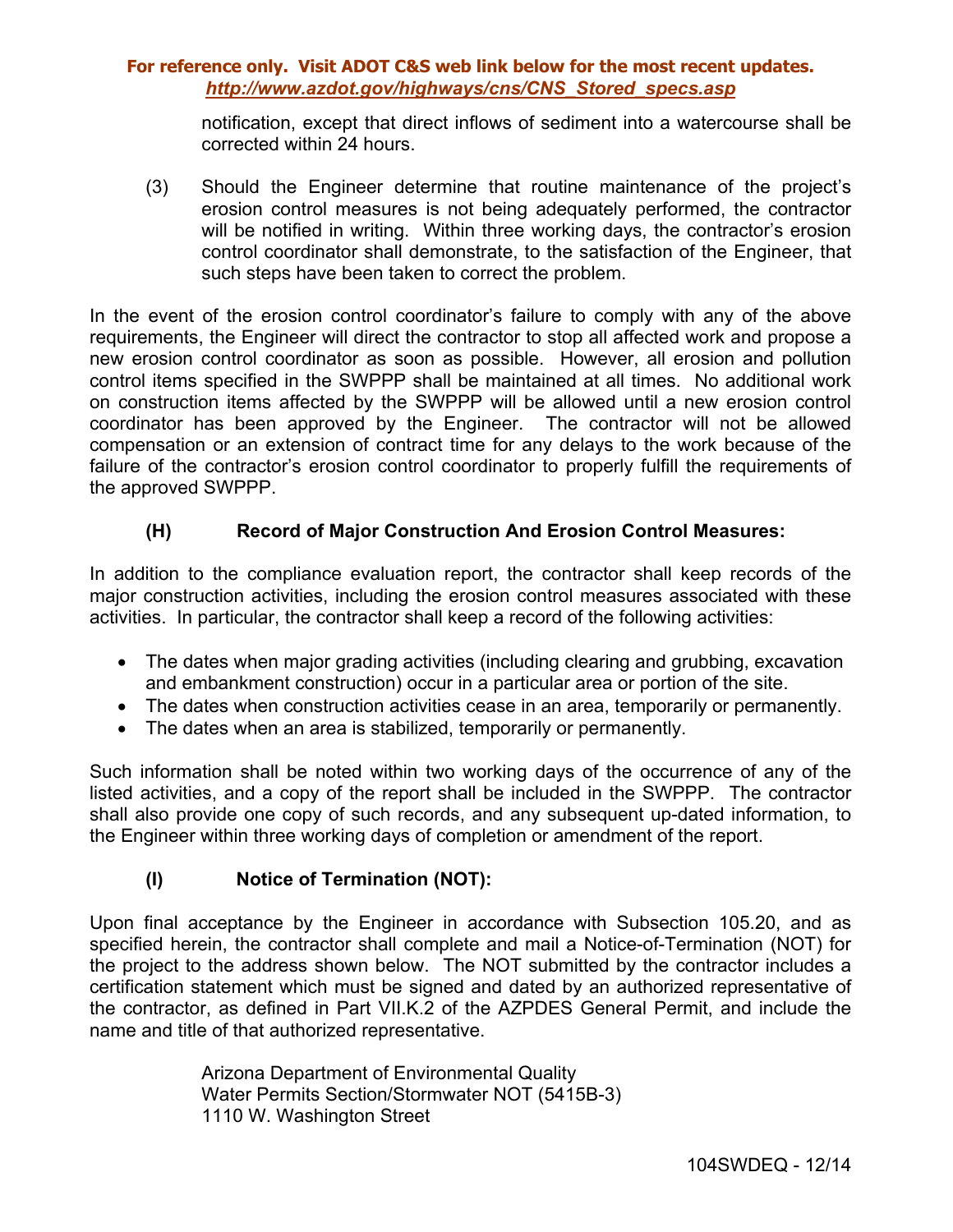#### Phoenix, Arizona 85007

When the approved SWPPP includes the use of Class II seeding as an erosion control measure, seeded areas shall be maintained for 45 calendar days, as specified in the special provisions, and approved by the Engineer before the contractor's NOT can be submitted. Seeding, when used in the SWPPP as an erosion control measure, will not be considered as part of any Landscape Establishment Phase that may be included with the project.

### **(J) Measurement and Payment:**

Measurement and payment for work specified in the SWPPP will be made in accordance with the requirements of Section 810. Erosion control and pollution prevention work specified in the contract which is to be accomplished under any of the other various contract items will be paid for as specified under those items.

If a force account pay item for erosion control is included in the bidding schedule, the contractor may be reimbursed for such additional erosion control items proposed by the contractor but not included with the plans or specifications. Such additional erosion control items must be approved in writing by the Engineer before use. Erosion control items approved by the Engineer will be paid in accordance with Subsection 109.04(D). No measurement or payment will be made for such additional items not approved by the Engineer.

No measurement or payment will be made to the contractor for time spent in preparing, reviewing, and revising the Storm Water Pollution Prevention Plan (SWPPP), or providing other required documentation, the cost being considered as included in the price of contract items. No measurement or payment will be made for inspections, the contractor's erosion control coordinator, or the contractor's "good housekeeping" practices and requirements, the costs being considered as included in contract items.

Unless otherwise specified, no measurement or payment will be made for maintenance of temporary and permanent erosion control measures, the cost being considered as included in contract items.

### **104.10 Contractor's Responsibility for Work:** of the Standard Specifications is revised to read:

The contractor shall implement the requirements of the Arizona Pollutant Discharge Elimination System (AZPDES) for erosion control due to storm water runoff during construction, as specified above in Subsection 104.09, Prevention of Landscape Defacement; Protection of Streams, Lakes, and Reservoirs.

Until final written acceptance of the project by the Engineer, the contractor shall have the charge and care thereof and shall take every precaution against injury or damage to any part thereof by the action of the elements, or from any other cause, whether arising from the execution or from the nonexecution of the work. The contractor shall rebuild, repair, restore and make good all injuries or damages to any portion of the work occasioned by any of the